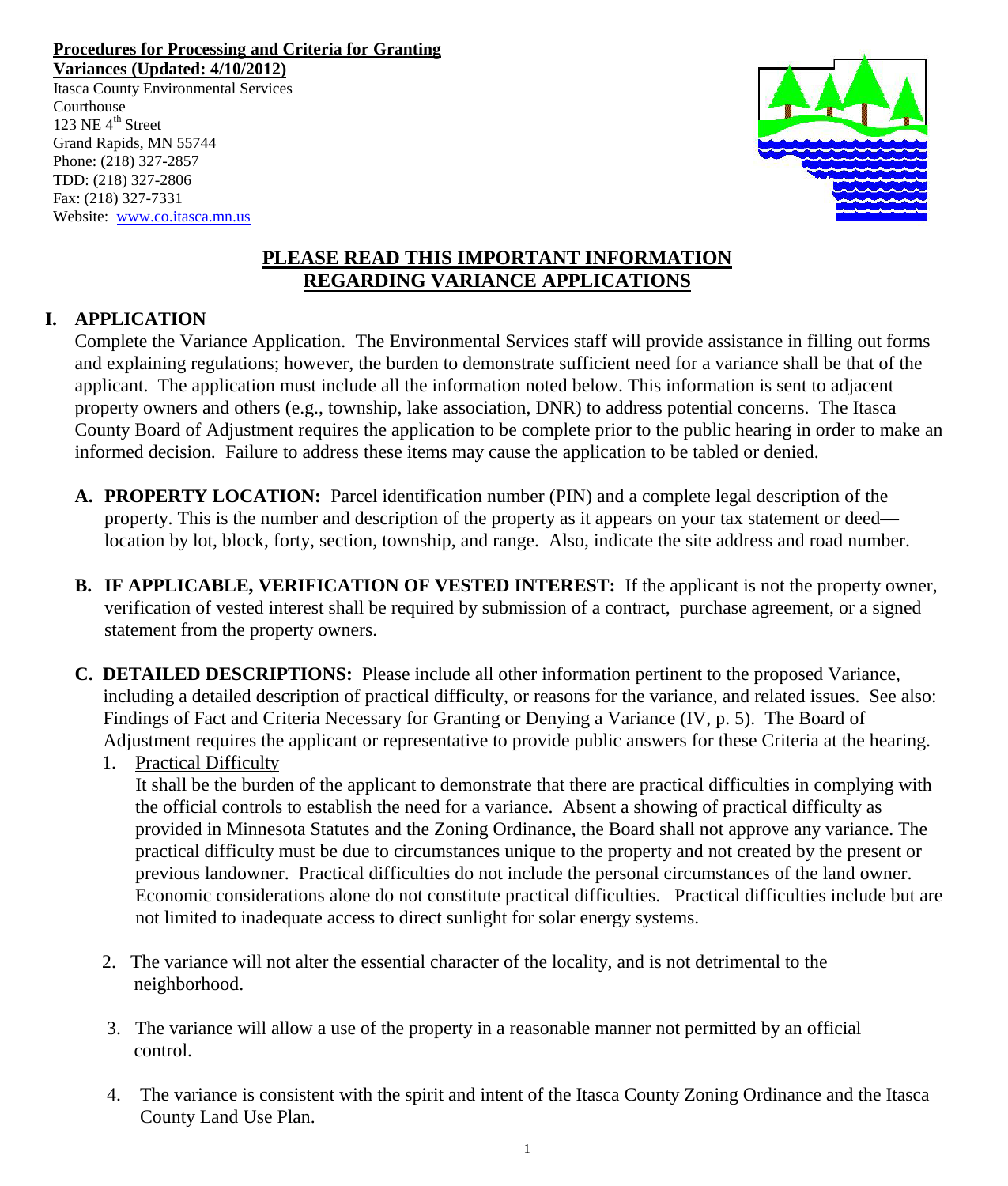**Variances (Updated: 4/10/2012)**

Itasca County Environmental Services **Courthouse** 123 NE  $4^{\text{th}}$  Street Grand Rapids, MN 55744 Phone: (218) 327-2857 TDD: (218) 327-2806 Fax: (218) 327-7331 Website: [www.co.itasca.mn.us](http://www.co.itasca.mn.us/)



- 5. The variance is not contrary to the public interest regarding health, safety, convenience, welfare and property value.
- 6. The variance will not have a material adverse effect on the environment.
- 7. The septic treatment and water supply are compliant and appropriate for the intended use of the property.
- 8. For an application that includes a variance from the requirement that contiguous nonconforming parcels be combined (see Zoning Ordinance Section 4.2.3), the following must also be shown:
	- a. The variance will not unreasonably alter the building density of the locality;
	- b. Compliant water supply and septic system can be installed upon both the subject property and all those parcels within 100 feet of the subject parcel (where applicable), without causing pollution to wells, lakes, stream, rivers, or wetlands.
- 9. For After-the-Fact Variances, the following must be addressed (as appropriate) in addition to the above:
	- a. The applicant acted in good faith and did not act willfully or with the intent to violate the ordinance.
	- b. The applicant attempted to comply with the ordinance by obtaining a county zoning permit, or permit from other legal entity.
	- c. The applicant made a substantial investment in the property, or completed the repairs/construction before being informed of the impropriety. (This applies only if the applicant acted in good faith).
	- d. Allowing the After-the-Fact variance provides due process and does not create inconsistent treatment with others.
	- e. The variance is a minimal variation from the requirement and does not create an undue burden on the County or the Public.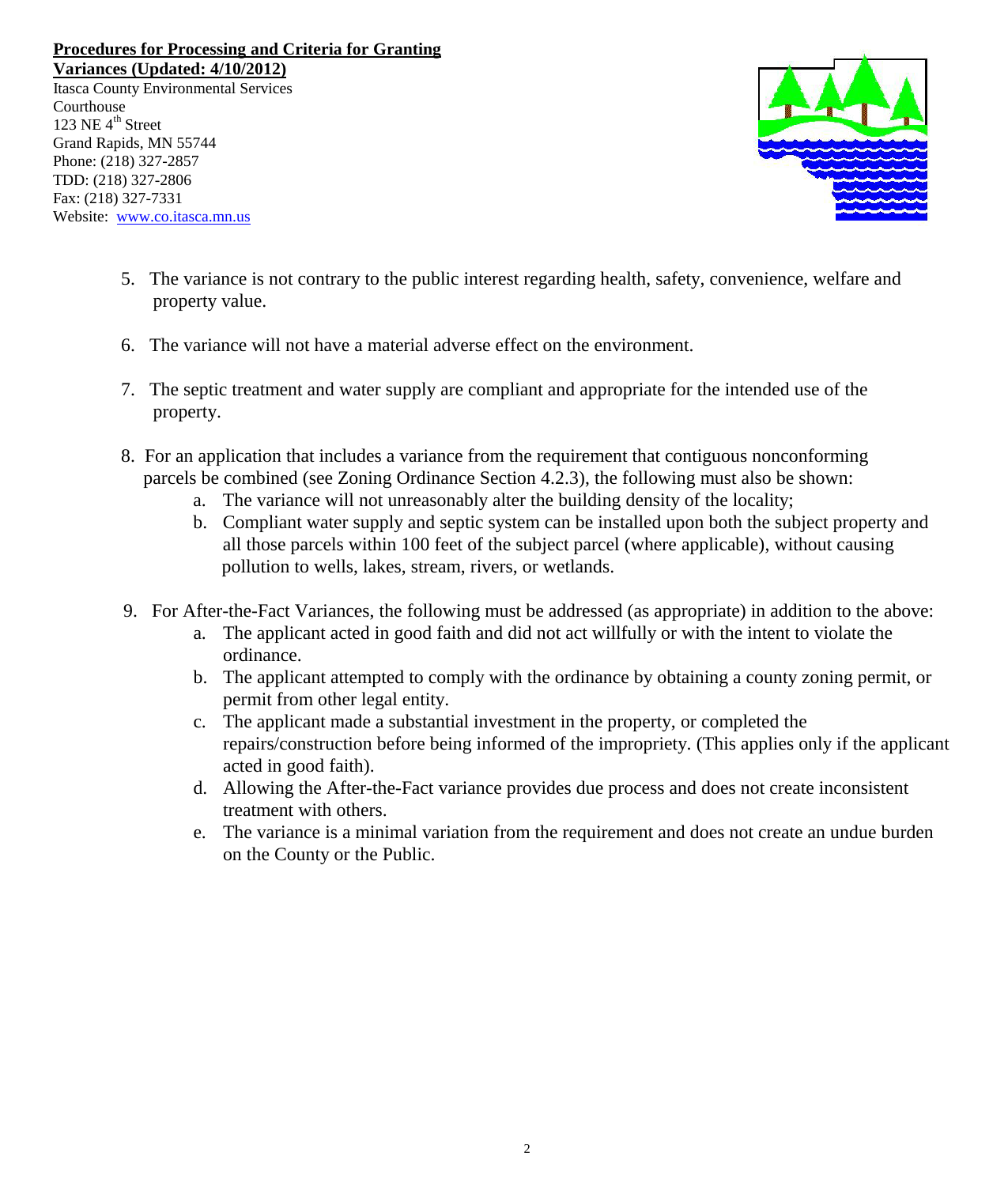**Variances (Updated: 4/10/2012)** Itasca County Environmental Services **Courthouse** 123 NE  $4^{\text{th}}$  Street Grand Rapids, MN 55744 Phone: (218) 327-2857 TDD: (218) 327-2806 Fax: (218) 327-7331 Website: [www.co.itasca.mn.us](http://www.co.itasca.mn.us/)



**D. DETAILED SKETCH OF THE PROPERTY:** Show existing conditions and structures (buildings, wells, sanitation, topography) on the property and adjoining properties. Include proposed development with setback distances and structure dimensions.

## **E. MANDATORY LAKESHORE MITIGATION.**

Measures shall be required for the issuance of any variance to mitigate the impacts of developments, nonconforming structures, or uses on lake water quality. The following information shall be submitted with the Variance application:

- a. Evaluate and upgrade SSTS to comply with the requirements of Minn. Rules, Chapts. 7080-7083. If the septic system needs to be certified, a time frame needs to be outlined indicating the date the permit/design shall be obtained and when the septic system shall be certified.
- b. Erosion control, storm water management, and mitigation plan. This plan shall describe erosion control during/after construction, storm water management/runoff control and mitigation/buffer screening. The mitigation plan shall require a shoreline buffer which shall be in the shore impact zone and consist of trees, shrubs and ground cover of native plants and understory to effectively screen structure(s) as viewed from the waters. This may be accomplished by working with Itasca SWCD or other sources but said plan must be reviewed by Itasca SWCD. A shoreline buffer consisting of trees, shrubs and ground cover of native plants and understory shall be required as follows:

| <b>Lake Class</b> | <b>Buffer (Distance from OHWL landward)</b> |
|-------------------|---------------------------------------------|
| iD                | 10'                                         |
| RD                | 15'                                         |
| NE                | 50'                                         |
| Sensitive         | 50'                                         |

- c. Plant materials for native vegetation buffers shall be as prescribed according to the landscape position, water table, soil type and exposure of the project site. For every 5,000 square feet of buffer are, there shall be a variety of types of native trees, shrubs, forbs, and grasses planted to achieve full coverage. The survival of planting materials must be maintained for a minimum of five years, so that the approved coverage plan is adhered to. This coverage plan may be inspected periodically to assure compliance.
- d. Other mitigation practices may be required by Planning Commission / Board of Adjustment such as the use of exterior building materials that blend with natural vegetation.
- **e.** The Board of Adjustment may impose further conditions in the granting of Variances to insure compliance, to protect the environment, and to protect adjacent properties and the public interest, but any and all conditions must be directly related to and must bear a rough proportionality to the impact created by the variance.
- **G. FILING FEE:** \$475.00 payable to "Itasca County Auditor / Treasurer" .

H. Deadline for Public Hearing Agenda: To be placed on the agenda, the completed application, filing fee and any applicable information must be received by Environmental Services on the second Monday of the previous month to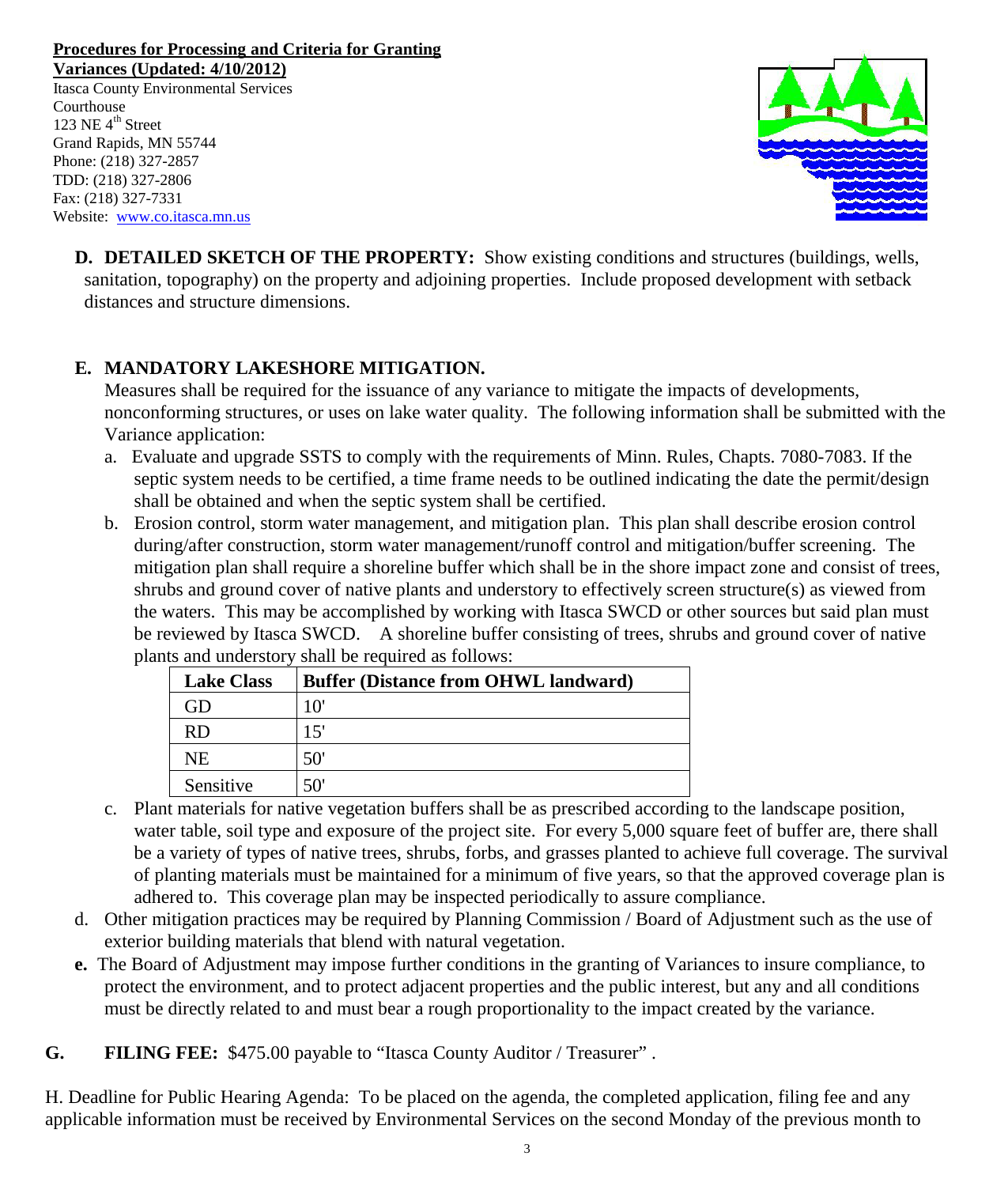**Variances (Updated: 4/10/2012)**

Itasca County Environmental Services **Courthouse** 123 NE  $4^{\text{th}}$  Street Grand Rapids, MN 55744 Phone: (218) 327-2857 TDD: (218) 327-2806 Fax: (218) 327-7331 Website: [www.co.itasca.mn.us](http://www.co.itasca.mn.us/)



complete the necessary processing.

## **II. PROCESS:**

**A.** Upon receipt of the application, fee, and all applicable information, the application is processed by Environmental Services staff.

## **B. NOTICES:**

- **1. Notice is sent to area property owners** within 500' of the site or the nearest 10 property owners, whichever is greater. It is recommended that the applicant personally contact the closest neighbors to inform them of the proposal. Upon request, you may obtain a list of the names and addresses from our office.
- **2. Notice is sent to the Organized Township or the Commissioner for their information and recommendation.** It is the applicant's responsibility to contact the township clerk to learn the township's procedures for making a recommendation to the Board of Adjustment. Applicants will receive a copy of the notice sent to the township, including the clerk's name and telephone number.
- **3. Notice is sent to Lake Association for their information.** The applicant is recommended to contact their lake association to inform them of their project.
- 4. If appropriate, notice may also be sent to the DNR, SWCD or other agencies.

## **C. SITE INSPECTION:**

- **1. Stake out site:** Any proposed development must have clearly visible corner stakes identifying the proposed development's location on the property. Stakes not present or clearly identified may cause delays or denial of the application from the Board of Adjustment.
- **2.** The site will be inspected by the Board of Adjustment prior to the public hearing at the courthouse. In addition to the applicant, notice of the inspection is also given to those listed above. It is recommended that the applicant and/or agent be present if possible.
- **3.** The site inspection is a public hearing. At the site inspection, any interested or concerned persons are allowed to be present. The property owner cannot restrict anyone from his property if the Board of Adjustment is allowed to be present as a quorum. The alternative to a public site inspection is a site inspection by staff; however, the Board of Adjustment's decision would be made without the benefit of a site inspection.
- **4.** The Board of Adjustment may have photographs taken during their inspection that will be placed on the record, displayed at the public hearing, and used in their decision making process.

## **D. PUBLIC HEARING**:

**1.** The Board of Adjustment meets the second Wednesday of every month (unless an observed holiday) at 9:00 a.m. in the County Board Room of the Courthouse. Site inspections will be conducted prior to the public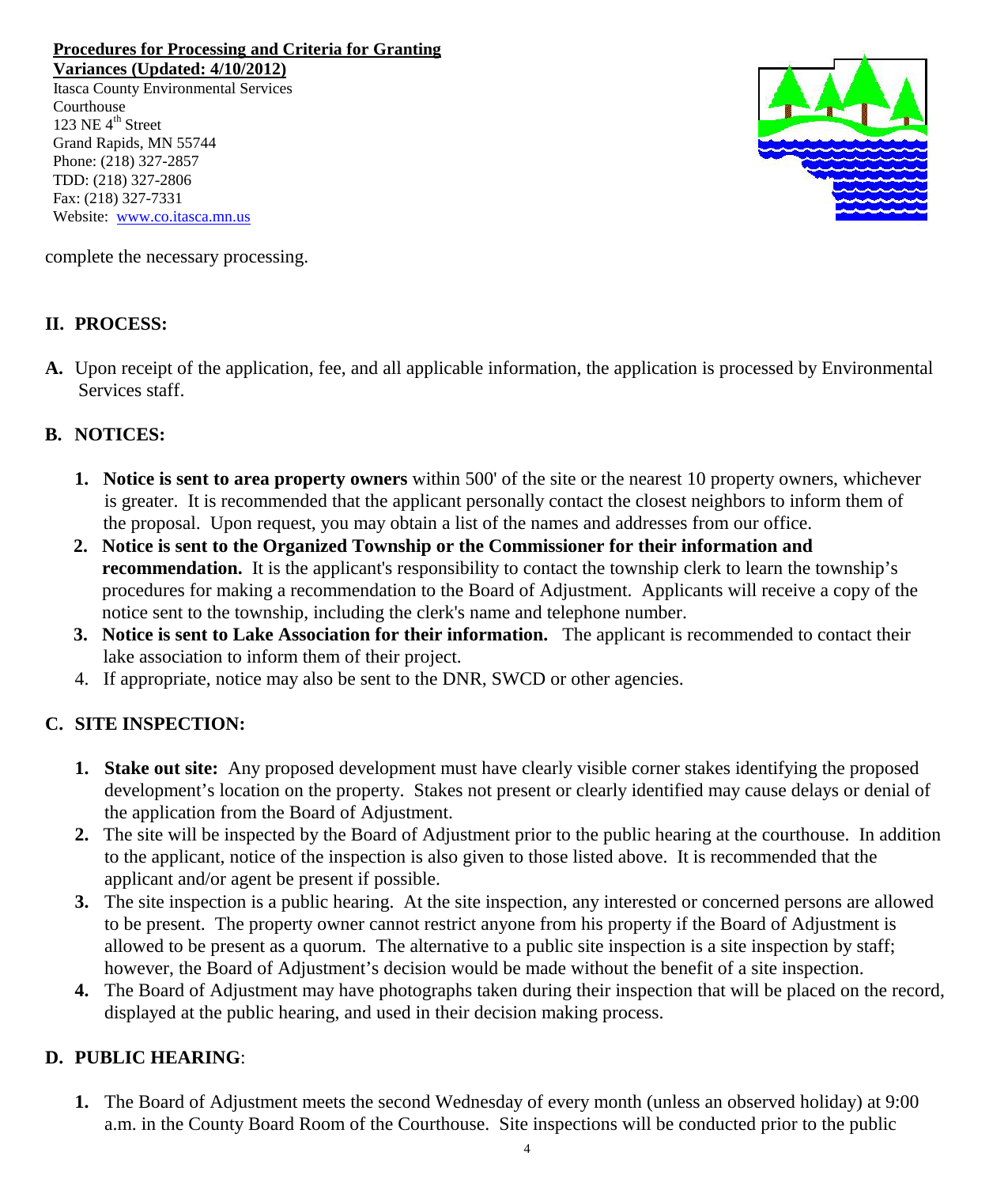**Variances (Updated: 4/10/2012)**

Itasca County Environmental Services Courthouse 123 NE  $4^{\text{th}}$  Street Grand Rapids, MN 55744 Phone: (218) 327-2857 TDD: (218) 327-2806 Fax: (218) 327-7331 Website: [www.co.itasca.mn.us](http://www.co.itasca.mn.us/)



hearing (typically on Monday prior to the Board Room Hearing).

- **2.** The applicant and/or agent shall be present to address the application and answer any questions. **Any person representing an absent applicant must be completely informed and knowledgeable as to what the proposed project, plan, or use will entail. Unanswered questions may require tabling or denying; representatives of the applicant should be given the authority to allow an extension of time by waiving the right to a 60-day decision, as set forth in Section 15.99 of Minnesota Statutes.**
- **3.** The Board of Adjustment will do one of following:
	- **a. Approve or Amend application based on criteria in III below, including the issuance of conditions and specific mitigation requirements.** Upon approval of the application, any aggrieved person may appeal the Board of Adjustment's decision to District Court. The judicial review information is set forth in Section 18.4 of the Itasca County Zoning Ordinance.
	- **b. Deny application based on criteria in III below.** Upon denial of the application, the appeal process described above may be carried out by the applicant.
	- **c. Table for more information.** Upon tabling of the application, the applicant will be informed of the date for the next hearing on the matter and, if applicable, what additional information is required. As set forth in Section 15.99 of Minnesota Statutes, an extension of time up to 60 days can be granted by the Board of Adjustment, or the right to a decision within 60 days can be waived by the applicant.

## **III. Findings of Fact and Criteria Necessary for Granting or Denying a Variance**

The Board of Adjustment may authorize a Variance from the terms of the Itasca County Zoning Ordinance which will not be contrary to public interest, where owing to special conditions a practical difficulty would be created by carrying out the strict letter of the Ordinance, and when the terms of the Variance are reasonable in manner and consistent with the spirit and intent of the Ordinance and Itasca County Comprehensive Land Use Plan.

## **A. It is the applicant's responsibility to provide answers to all of the following before the Board of Adjustment. These criteria, labeled 1-5 below, will be asked of the applicant during the public hearing. A variance can be granted only if all criteria are answered in the affirmative and supported with established findings of fact.**

- 1. Has the applicant established a practical difficulty that is unique to the property in complying with the land use controls? (Practical difficulties must not be the result of actions taken earlier by the applicant or previous owners of the property, nor be granted for economic or personal circumstances alone.) Why or why not?
- 2. Is a variance the only feasible method to alleviate the practical difficulty? Why or why not?
- 3. If granted, will the variance maintain the essential character of the locality and not create a substantial detriment to neighboring properties? Why or why not?
- 4. Will the variance result in a use of the property in a reasonable manner not permitted by an official control?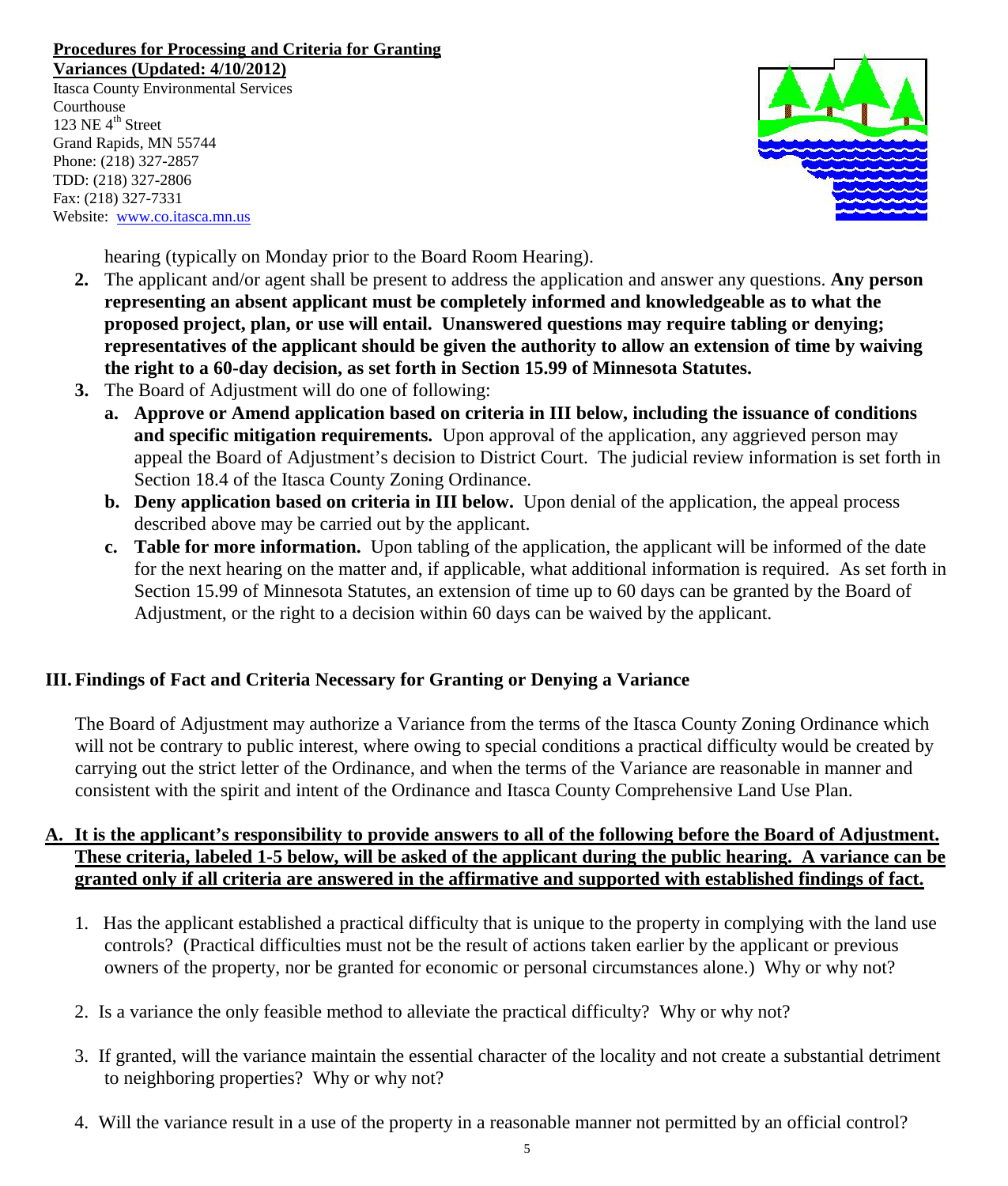**Variances (Updated: 4/10/2012)**

Itasca County Environmental Services Courthouse 123 NE  $4^{\text{th}}$  Street Grand Rapids, MN 55744 Phone: (218) 327-2857 TDD: (218) 327-2806 Fax: (218) 327-7331 Website: [www.co.itasca.mn.us](http://www.co.itasca.mn.us/)



Why or why not?

5. Is the variance consistent with the spirit and intent of the Itasca County Zoning Ordinance, the Itasca County Comprehensive Land Use Plan, and in the public interest of protecting public health, safety, convenience, welfare, property value, and the environment? Why or why not?

### **B. For an application that includes a variance from the requirement that contiguous nonconforming parcels be combined (see Zoning Ordinance Section 4.2.3), the following must be answered:**

- 1. Will the variance not unreasonably alter the building density of the locality? Why or why not?
- 2. Can a compliant water supply and septic system be installed upon both the subject property and all those parcels within 100 feet of the subject parcel (where applicable), without causing pollution to wells, lakes, stream, rivers, or wetlands? Why or why not?

### **C. In addition to the above, the Board of Adjustment must make findings on the following factors for an Afterthe-Fact Variance:**

- 1. Did the applicant act in good faith and not act willfully or without the intent to violate the ordinance? Why or why not?
- 2. Did the applicant attempt to comply with the ordinance by obtaining a county zoning permit, or permit from other legal entity? Why or why not?
- 3. Did the applicant made a substantial investment in the property, or completed the repairs/construction before being informed of the impropriety? (This applies only if the applicant acted in good faith). Why or why not?
- 4. Does allowing the After-the-Fact variance provide due process that is not inconsistent with the treatment of others? Why or why not?
- 5. Is the variance a minimal variation from the requirement that does not create an undue burden on the County or the Public? Why or why not?

### **D. Further points, stipulations, and reminders as they relate to the Variance application process.**

- 1. Variances may only be granted in accordance with Minnesota Statutes, Chapter 394.
- 2. No Variance may be granted that would allow any use that is prohibited in the zoning district in which the subject property is located.
- 3. No variance may be granted simply because there were no objection, or because those in support of the variance outnumber those opposed, or for any other reason other than the criteria listed above.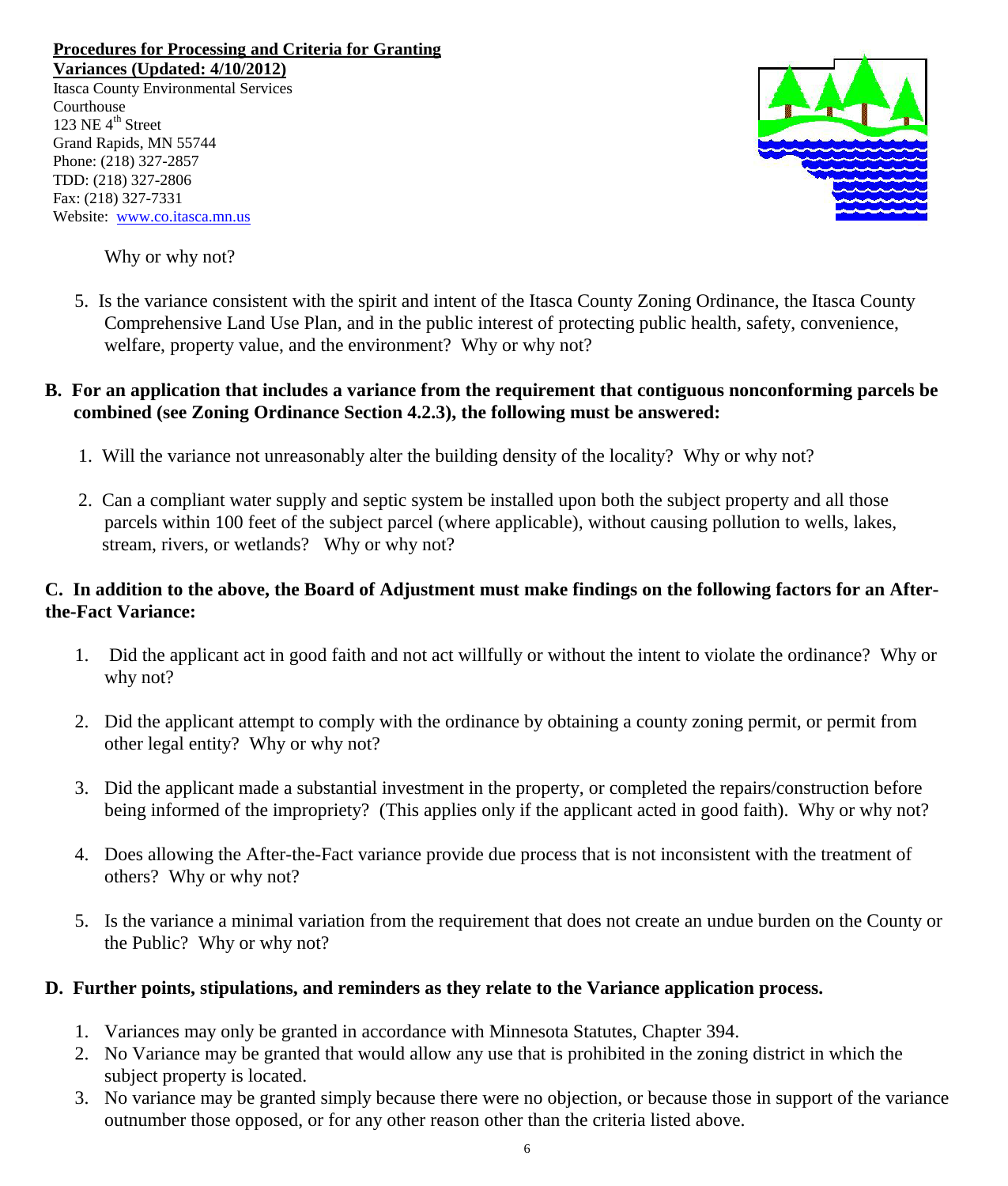**Variances (Updated: 4/10/2012)**

Itasca County Environmental Services **Courthouse** 123 NE  $4^{\text{th}}$  Street Grand Rapids, MN 55744 Phone: (218) 327-2857 TDD: (218) 327-2806 Fax: (218) 327-7331 Website: [www.co.itasca.mn.us](http://www.co.itasca.mn.us/)



- 4. For existing developments, the application for a Variance must clearly demonstrate whether a conforming SSTS is present for the intended use of the property. The Variance, if issued, must require reconstruction of a nonconforming SSTS.
- 5. Measures shall be required to mitigate the impacts of developments, nonconforming structures or uses on lake water quality. These measures are set forth under Mandatory Lakeshore Mitigation, (see I. 6; p. 2). A mitigation plan shall be submitted with the application, and be subject to modification by the Board of Adjustment.
- 6. The Board of Adjustment may impose conditions in the granting of a Variance to insure compliance and to protect the environment, protect adjacent properties, and the public interest. Conditions must be directly related to and must bear a rough proportionality to the impact created by the variance.
- 7. The Board of Adjustment may adjust (with the applicants permission) the specific dimensions (setbacks or structure) as they appear in the application. The Board of Adjustment may also adjust the specific sections of the Ordinance being requested for variance.
- 8. The degree of variation from the requirements of the land use controls shall be considered, with special consideration of the Shore Impact Zone
- 9. In no case may a variance be granted which the Board of Adjustment determines will violate MPCA Storm water or Wetlands Regulations and/or rules.
- 10. When in the opinion of the Board of Adjustment a Variance may result in a material adverse effect on the environment, the appellant may be required to demonstrate the nature and extent of the effect.
- 11. The Board of Adjustment may consider any adverse effect on government services.
- 12. The Board of Adjustment has exclusive power to order the issuance of variances from the terms of the Itasca County Zoning Ordinance. Upon approval or denial of an application, any aggrieved person may appeal the Board of Adjustment's decision to District Court. The judicial review information is set forth in Section 18.4 of the Itasca County Zoning Ordinance.
- 13. An applicant receiving an approved variance must inform the Environmental Services Department when repairs/construction is complete and schedule a compliance inspection to check that the terms and conditions of the variance have been met. This includes required mitigation measures.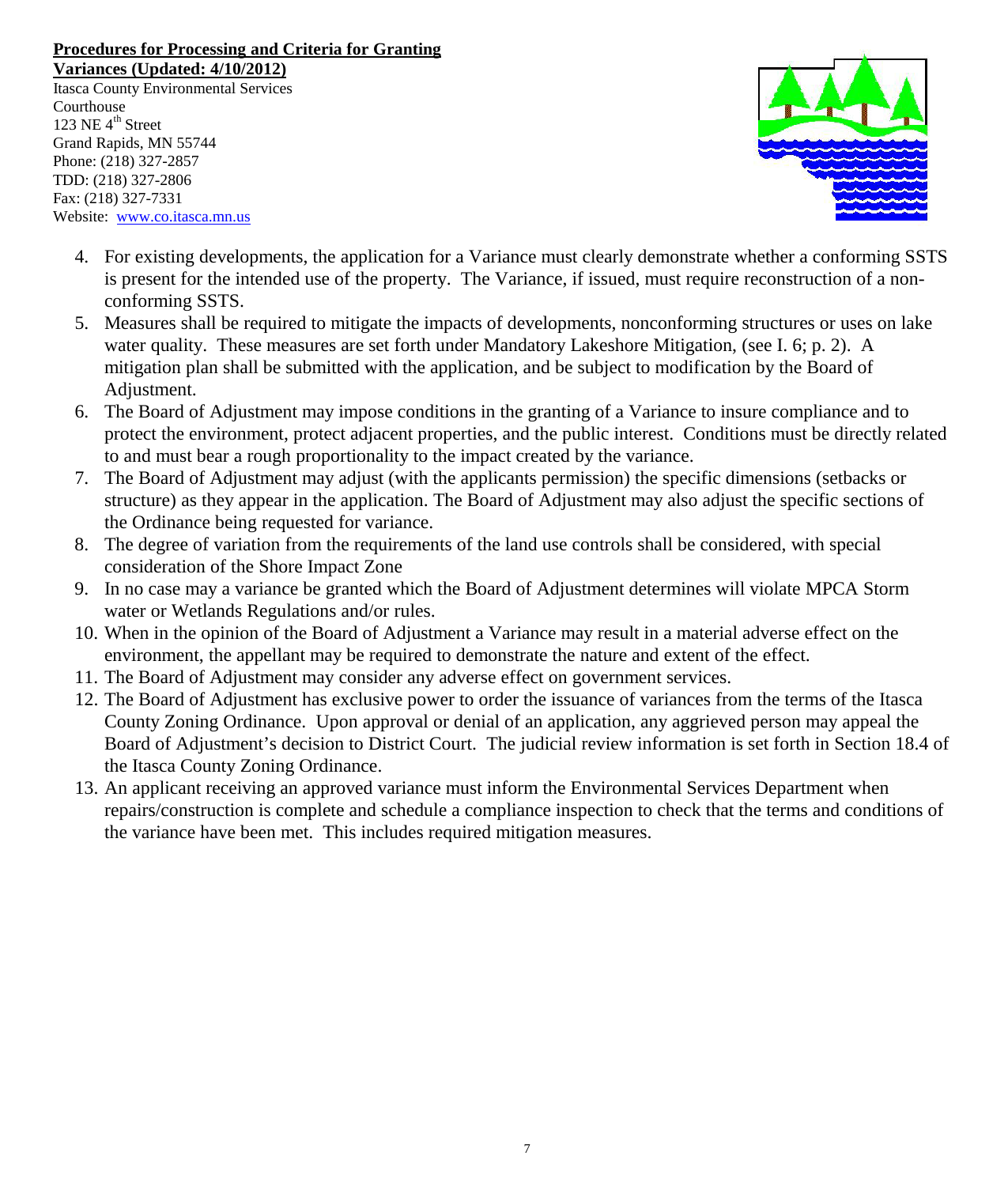**Variances (Updated: 4/10/2012)**

Itasca County Environmental Services **Courthouse** 123 NE  $4^{\text{th}}$  Street Grand Rapids, MN 55744 Phone: (218) 327-2857 TDD: (218) 327-2806 Fax: (218) 327-7331 Website: [www.co.itasca.mn.us](http://www.co.itasca.mn.us/)



## **DEFINITIONS:**

**General Development (GD) lakes -** GD lakes are large, deep lakes or lakes of varying sizes and depths with high levels and mixes of existing development. These lakes are extensively used for recreation and except for the very large lakes are heavily developed around the shore. Second and third tiers of development are common.

**Recreational Development (RD) lakes**. RD lakes are medium-sized lakes of varying depths and shapes with a variety of landform, soil, and groundwater situations on the lands around them. Moderate levels of recreational use and existing development often characterize them.

**Natural Environment (NE) lakes** - NE lakes are small, often shallow lakes with limited capacities for assimilating the impacts of development and recreational use. They often have adjacent lands with substantial constraints for development such as high water tables, exposed bedrock, and soils unsuitable for septic systems. These lakes usually do not have much existing development or recreational use.

**Phosphorus Sensitive (PS) lakes -** PS lakes are lakes exhibiting the greatest potential for water quality impairment as determined by the Minnesota Lake Eutrophication Analysis Procedure (MNLEAP Itasca, W. Walker, 2005). MNLEAP uses readily available information (i.e., watershed area, lake area, mean depth, and lakeshore land use inputs) to provide a simple screening tool for predicting natural and developed lake water quality conditions. The sanitation setbacks and impervious surface coverage requirements on PS lakes are the same as Natural Environment lakes.

**Trout Streams** - All Trout Streams officially designated by the Minnesota Department ofNatural Resources shall be assigned to the Natural Environment-1 lake class. Designated Trout Streams are specifically listed in Minn. Rule 6264.0050 subp. 4 and are subject to periodic change. If the Trout Stream identified in the Itasca County Public Waters Classification List should deviate in any way from those listed in Minnesota Rules cited above, then the designation listed in Minnesota Rules shall take precedence.

**Remote river segments** - Remote river segments are located in roadless, forested, and sparsely populated areas.

**Forested river segments** - Forested river segments are located in forested and sparsely to moderately populated areas.

**Tributary river segments** - Tributary river segments include river segments that are not classified as Remote or Forested.

**Shore Impact Zone -** The land located between the ordinary high water level (OHWL) of public water and a line parallel to it at a setback of 50 percent of the required structure setback for the applicable lake or river classification. The shore impact zone for permitted agricultural land uses is 100 feet from the OHWL.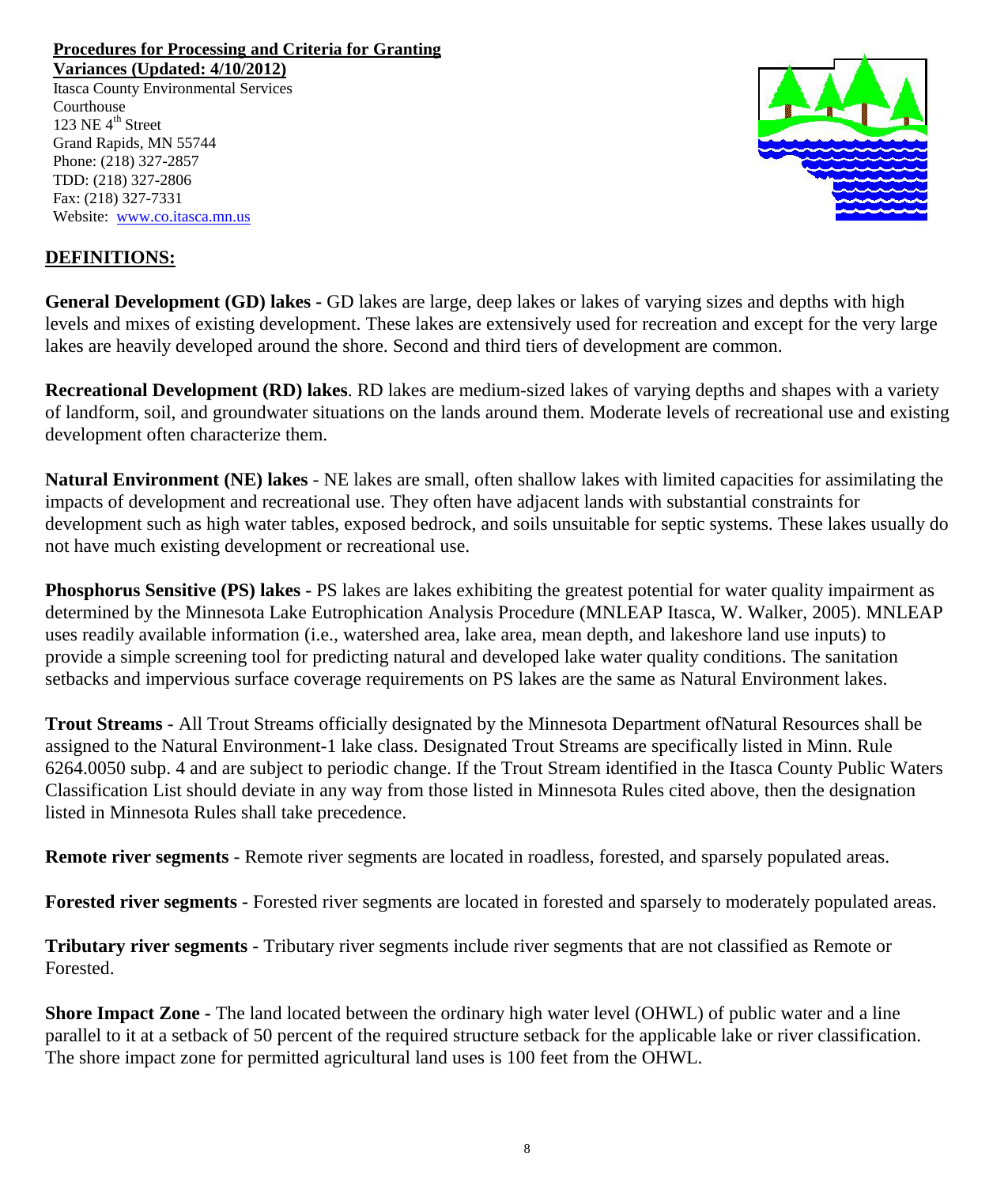**Variances (Updated: 4/10/2012)**

Itasca County Environmental Services Courthouse 123 NE  $4^{\text{th}}$  Street Grand Rapids, MN 55744 Phone: (218) 327-2857 TDD: (218) 327-2806 Fax: (218) 327-7331 Website: [www.co.itasca.mn.us](http://www.co.itasca.mn.us/)



| <b>CHECKLIST</b><br>Information required at the time of submission to process Variance Applications |                                                                                                                                   |
|-----------------------------------------------------------------------------------------------------|-----------------------------------------------------------------------------------------------------------------------------------|
|                                                                                                     | <b>Completed Application</b>                                                                                                      |
|                                                                                                     | <b>Detailed Sketch</b>                                                                                                            |
|                                                                                                     | Fee \$475                                                                                                                         |
|                                                                                                     | Stake Out Site—all proposed structures/additions must have corner stakes                                                          |
|                                                                                                     | <b>Certification of SSTS</b> – Evaluate and upgrade SSTS to comply with the requirements of<br>Minnesota Rules Chapter 7080-7083. |
|                                                                                                     | Mandatory Lakeshore Mitigation Plan, if within Shoreland zoning district.                                                         |
|                                                                                                     | Answers to Findings of Fact and Criteria Necessary for Granting or Denying a Variance,<br>and other applicable questions.         |

**QUESTIONS AND FURTHER INFORMATION:** Please contact Environmental Services, 8:00 a.m. - 4:30 p.m., M-F.

I have read and fully understand the above instructions.